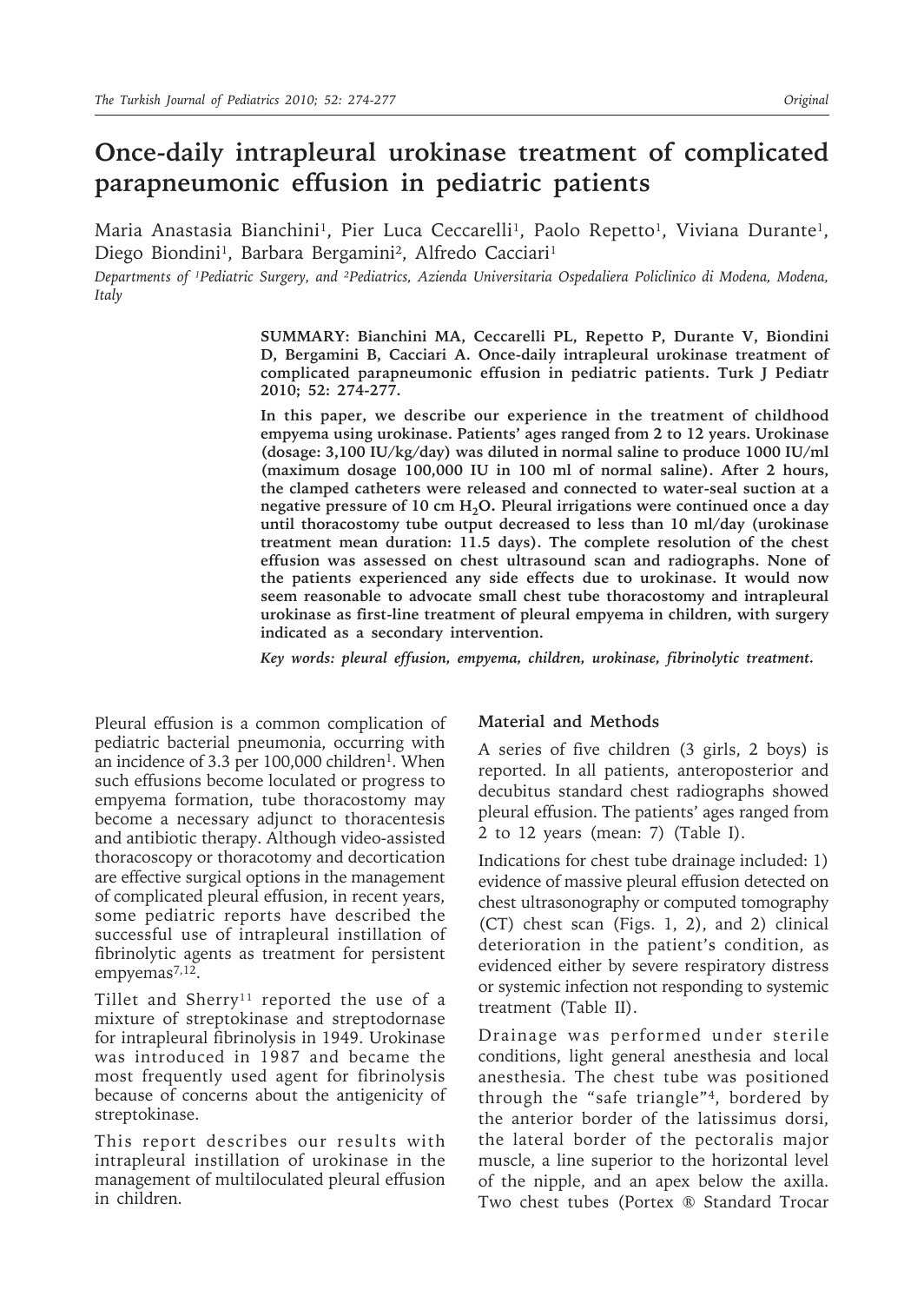|                |             |     |                                 |                                                                     |                   | ັ                                                |                           |            |
|----------------|-------------|-----|---------------------------------|---------------------------------------------------------------------|-------------------|--------------------------------------------------|---------------------------|------------|
| Patient<br>No. | Age<br>(yr) | Sex | Etiology of pleural<br>effusion | Pleural fluid analysis<br>Glucose Protein<br>$(mg\ddot{\text{dl}})$ | $(g\backslash L)$ | Time from<br>admission to<br>UK treatment<br>(d) | No. of instil-<br>lations | Results    |
|                |             |     | Parapneumonic                   | 24                                                                  | 51                | Q                                                | 12                        | Resolution |
|                | 12          | F   | Parapneumonic                   | 21                                                                  | 50                | h                                                | 11                        | Resolution |
|                | 3           | M   | Parapneumonic                   | <20                                                                 | 50                |                                                  | 11                        | Resolution |
|                | 10          | F   | parapneumonic                   | $<$ 20                                                              | 54                | q                                                | 12                        | Resolution |
|                |             | M   | Parapneumonic                   | <10                                                                 | 40                |                                                  | 10                        | Resolution |
|                |             |     |                                 |                                                                     |                   |                                                  |                           |            |

**Table I.** Summary of Patient Data, Pleural Fluid Analysis, Management and Results

Catheter Soft) were inserted in each patient. We believe that two chest tu bes enlarge both the drainage and the instillation areas. After drain placement, fluid was aspirated until no more could be obtained. Specimens of the pleural fluid were sent to the laboratory for chemical and bacteriologic analysis.

Indication for intrapleural urokinase instillation was the presence of large loculations of fluid on chest ultrasound scan. For each patient, coagulation studies were recorded, including prothrombin time, partial thromboplastin time, international normalized ratio, and fibrinogen split products. The criterion for initiating fibrinolysis was decreasing thoracostomy tube output during an 8-24-hour period. Urokinase (Urochinasi Crinos, Sirton Pharmaceuticals, Italy) dose was 3,100 IU/kg/day; it was diluted in normal saline to produce 1000 IU/ml<sup>12</sup>. Intrapleural irrigation was performed once daily; the tubes were clamped for 2 hours and then left open with underwater suction of -10 cm  $H<sub>2</sub>O$ . This treatment was repeated daily until the tube thoracostomy output decreased to less than 10 ml/day.

The effectiveness of treatment was assessed clinically, biochemically (white cell count and C-reactive protein [CRP]), and radiologically, with standard chest X-ray and ultrasound every 3 and 2 days, respectively.

### **Results**

Five consecutive patients, who had persistence of pleural fluid with associated symptoms and inadequate drainage with tube thoracostomy alone, received urokinase as adjunctive treatment. The etiology of pleural effusion was acute pulmonary infection. The pleural fluid chemical analysis determined that all effusions were exudates. In four cases, bacteriological evaluations including Gram's stain and cultures were negative. Case 2 was found positive to *Staphylococcus aureus*. All patients received antibiotics before thoracentesis was performed, mainly because they were admitted primarily in the pediatric department. *Streptococcus pneumoniae* urinary antigen test result was positive in Cases 1 and 4; Cases 2, 3 and 5 were negative.



**Fig. 1.** CT chest scan showing massive left pleural effusion.



**Fig. 2.** Transverse ultrasound image of the lower portion of the chest shows multiple thin linear septations within the pleural fluid.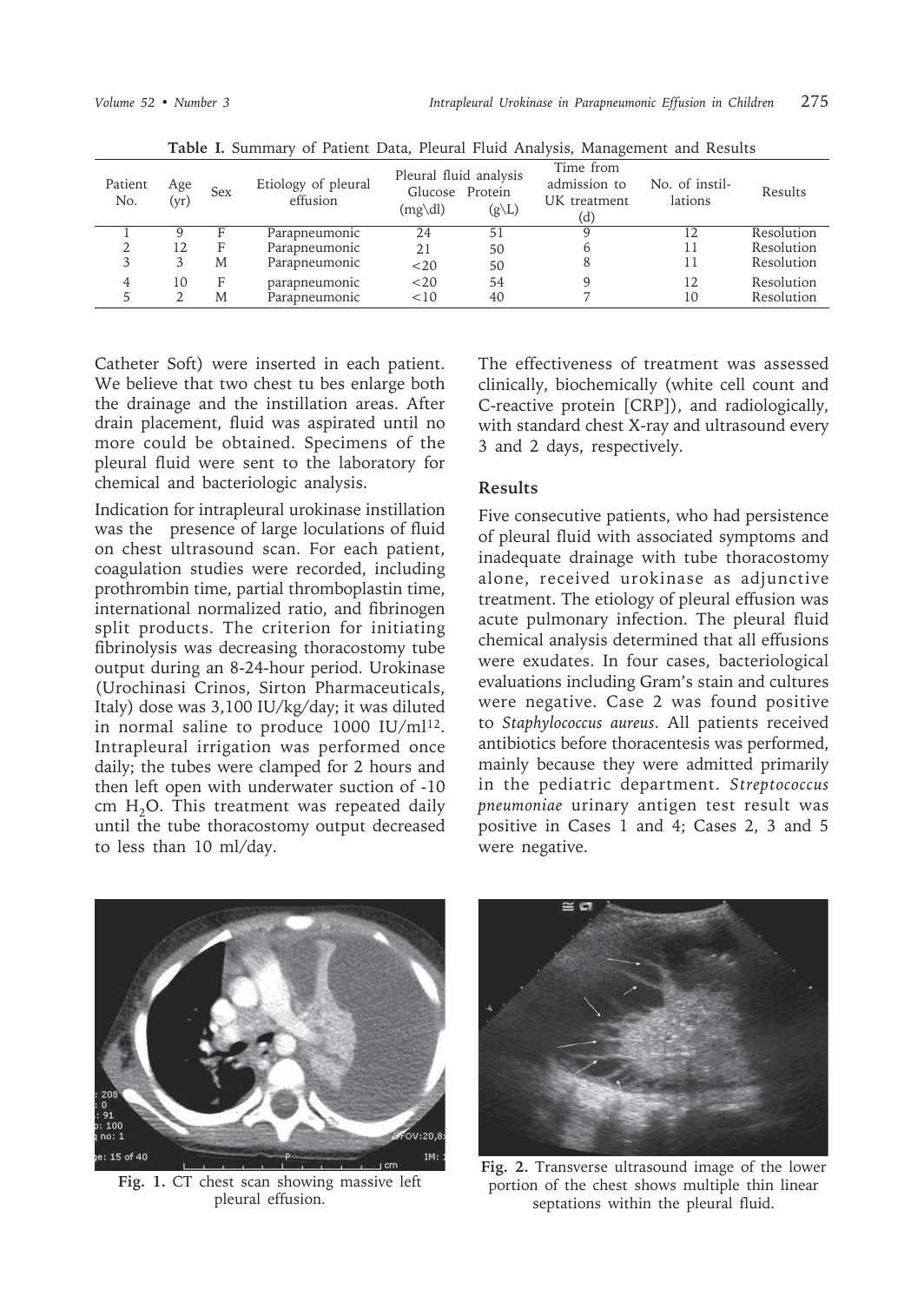|                | Table II. Clinical Severity Assessment |  |
|----------------|----------------------------------------|--|
| Infants        | Temperature $> 38.5$ °C                |  |
|                | Respiratory rate >70 breaths/min       |  |
|                | $SpaO2 < 94\%$                         |  |
| Older children | Temperature $> 38.5$ °C                |  |
|                | Respiratory rate $> 50$ breaths/min    |  |
|                | Severe difficult breathing             |  |
|                | $SpaO2 < 94\%$                         |  |
|                |                                        |  |

Urokinase instillation started when chest tube drainage had ceased or almost ceased for at least 24 hours (mean initiating time: 8 days from chest tube placement). Pleural irrigations were continued once a day until thoracostomy tube output decreased to less than 10 ml/day (urokinase treatment mean duration: 11.5 days). In all patients, improvement was gradual. The complete resolution of the chest effusion was assessed on chest ultrasound scan and radiographs. Data results are summarized in Table I.

None of the patients experienced any side effects due to urokinase.

## **Discussion**

Pleural effusions are a common complication of pediatric bacterial pneumonias, occurring with a reported frequency ranging from 21 to 91%5. If inadequately treated, empyema may progress through three stages: stage I, the exudative stage; stage II, the fibrinopurulent stage; and stage III, the organizing stage. The latter occurs when fibroblasts grow into the exudate and change the membrane to an inelastic "peel" that completely prevents lung expansion. This stage may require surgical intervention. The traditional approach to managing childhood empyema has been to advocate an aggressive surgical approach with early thoracotomy or preferably "mini" thoracotomy and decortication. Recently, several reports have described the revival of intrapleural fibrinolytic therapy using agents such as streptokinase and urokinase, even in pediatric patients6,10,12. Intrapleural fibrinolytic therapy was first introduced in 1949 by Tillet and Sherry<sup>11</sup>, who instilled streptokinase to the pleural space to lyse fibrinous pleural material. Urokinase was first introduced in 1989 by Moulton et al.<sup>8</sup>, who treated loculated pleural effusion in adults. The first intrapleural use of urokinase in children was reported in 1993 by Handman et al.<sup>2</sup>

Until 2006, our traditional management of pleural empyemas was thoracoscopic "debridement" or thoracotomy and decortication (case not reported in this series). We initiated this treatment regimen after successfully managing a little girl who had failed traditional surgical management after undergoing a thoracotomy and decortication (case not reported in this series). Since then, we decided to introduce the intrapleural fibrinolysis instillation as the first-line intervention in children with complicated parapneumonic effusion.

The mean length of treatment in our study was 11.5 days. This is longer than that reported in some other pediatric series<sup>1,7,12</sup>. The reason could be explained by the fact that we chose arbitrarily to discontinue the treatment when chest tube output was less than 10 ml/day. Nevertheless, none of our patients experienced any side effects due to urokinase.

The optimal dosage of urokinase remains to be defined. We administered 3,100 IU/kg diluted in normal saline to produce a concentration of 1,000 IU/ml<sup>12</sup>, once a day. The maximum dosage did not exceed 100,000 IU in 100 ml of normal saline.

As has been observed elsewhere, the identification of causative pathogens in our study was very low, probably because of the broad spectrum antibiotic treatment administered before pleural aspiration9.

At the time of hospital discharge, residual pleural thickening was observed in our patients, but complete normalization was observed during the follow-up.

In conclusion, it would now seem reasonable to advocate small chest tube thoracostomy and intrapleural urokinase as first-line treatment of empyema thoracis in children, with surgery indicated as a secondary intervention.